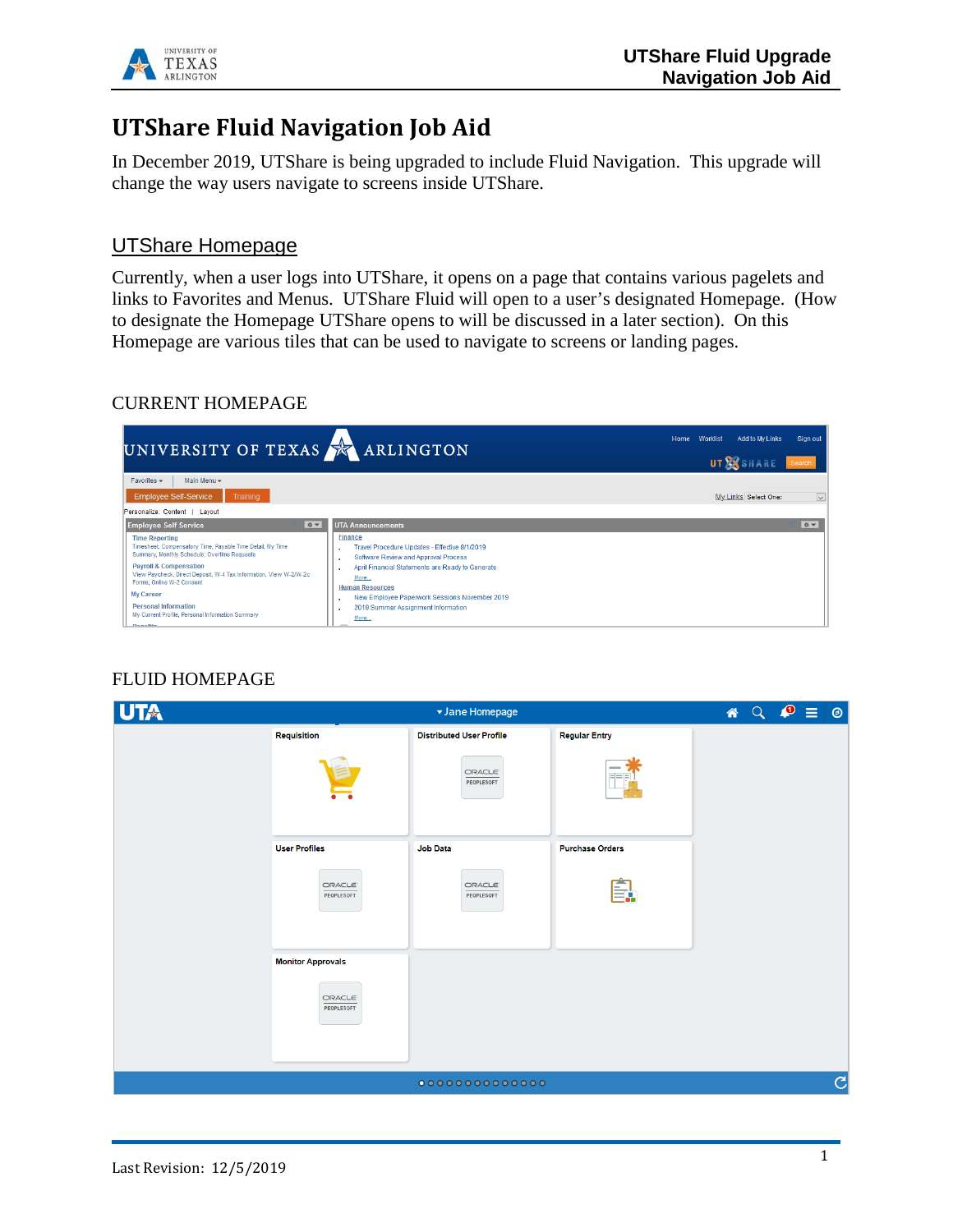

#### Menu Navigation

Currently, when a user need to navigate to a screen, they use the Main Menu option found on the homepage. This will open the menu pathways and screens to which the user has security access. UTShare Fluid navigation uses the Navigator icon in the NavBar to open these menus and pathways. The NavBar is found under the compass icon at the top right of the UTShare page. In the Navigator, menu options with an arrow will open another menu; options that do not have the arrow will open to the screen. At this time, users cannot alphabetize their Navigator menu.

#### CURRENT MENU NAVIGATION

| $\overline{ss}$      |   | Main Menu $\star$    |                              |                      |   |        |         |                                |  |
|----------------------|---|----------------------|------------------------------|----------------------|---|--------|---------|--------------------------------|--|
|                      |   | oyee Se Search Menu: |                              |                      |   |        |         |                                |  |
| ze: Conte            |   |                      |                              | (                    | ÷ |        |         |                                |  |
| ee Self              |   |                      | Justomer Contracts           |                      |   | 卷室     |         | <b>UTA Announceme</b>          |  |
| eporting             |   |                      | Order Management             |                      |   |        | Finance |                                |  |
| eet, Compe           |   | <b>Suppliers</b>     |                              | Supplier Information |   |        |         | ь                              |  |
| le, Overtim          |   |                      | <b>Procurement Contracts</b> | Supplier 360         |   |        |         |                                |  |
| & Comp<br>aycheck, D | ō | Purchasing           |                              |                      |   | Dnline |         | April Einancia                 |  |
| hsent                |   | eProcurement         |                              |                      |   |        |         | More<br><b>Human Resources</b> |  |
| eer                  |   |                      | <b>Services Procurement</b>  |                      | Þ |        |         | New Employe                    |  |

#### FLUID MENU NAVIGATION

|                            | 谷                           | $\begin{array}{cc} \mathbb{Q} & \mathbf{0} \end{array}$ | ◎ | Compass         |
|----------------------------|-----------------------------|---------------------------------------------------------|---|-----------------|
| NavBar: Navigator          |                             |                                                         |   |                 |
|                            | Suppliers                   |                                                         | Ŧ | Opens           |
| [⊘<br><b>Recent Places</b> | <b>Supplier Information</b> |                                                         |   | Another<br>Menu |
|                            | <b>Supplier 360</b>         |                                                         |   | Opens<br>Screen |
| My Favorites               |                             |                                                         |   |                 |
| ≣<br>Navigator             | Navigator<br>Icon           |                                                         |   |                 |
| m<br><b>Financials</b>     |                             |                                                         |   |                 |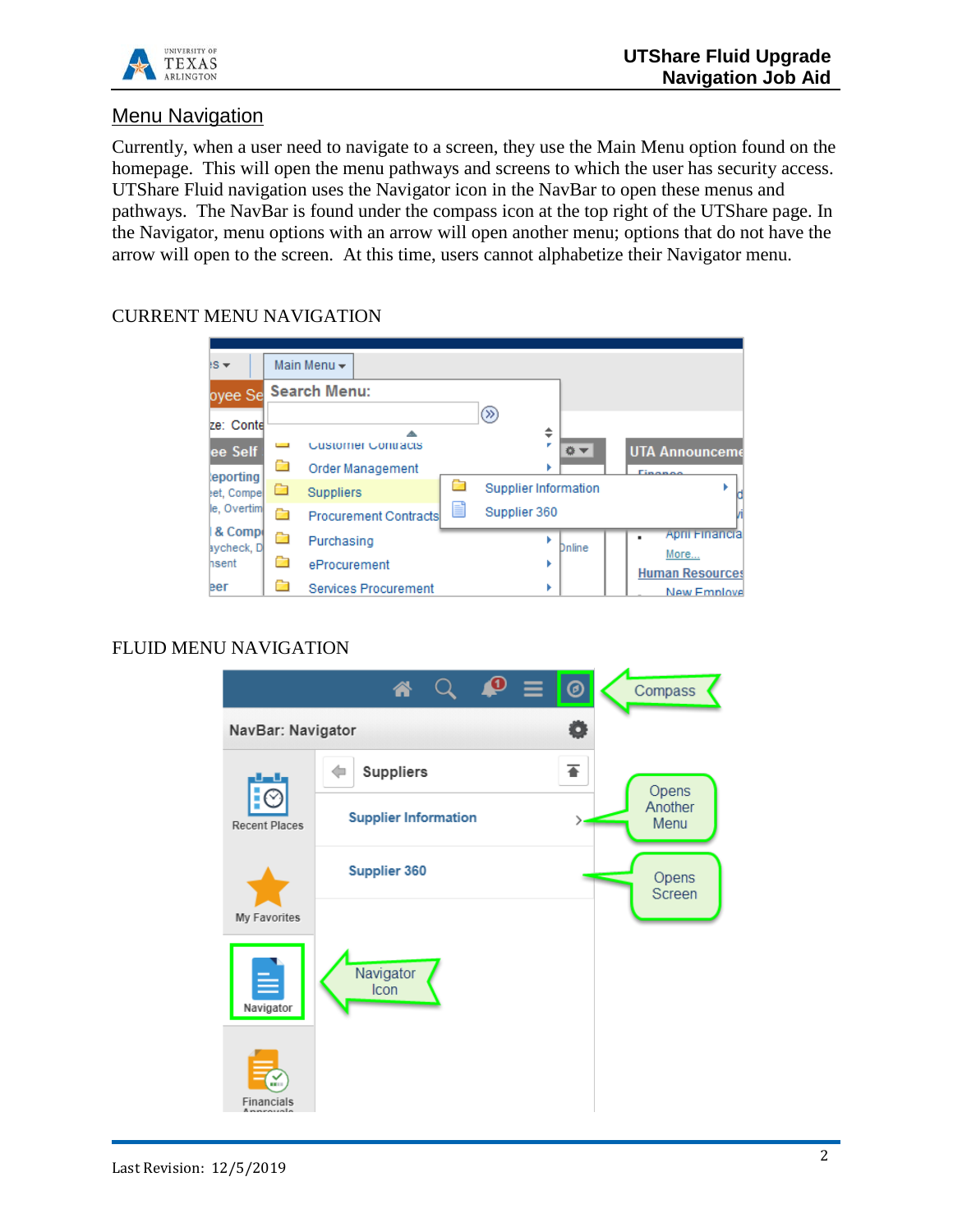

There are two arrows at the top of the Navigator. The arrow pointing to the left will go back one menu level. The arrow pointing up will go back to the first, main menu.



## Favorites List

Users who have saved screens as "Favorites" currently in UTShare will see these in "My Links" in Fluid. There is a "My Favorites" icon in the Fluid NavBar and any new favorites will be added to that area, however, Favorites from the current UTShare will be carried over into the My Links area.

CURRENT FAVORITES LIST

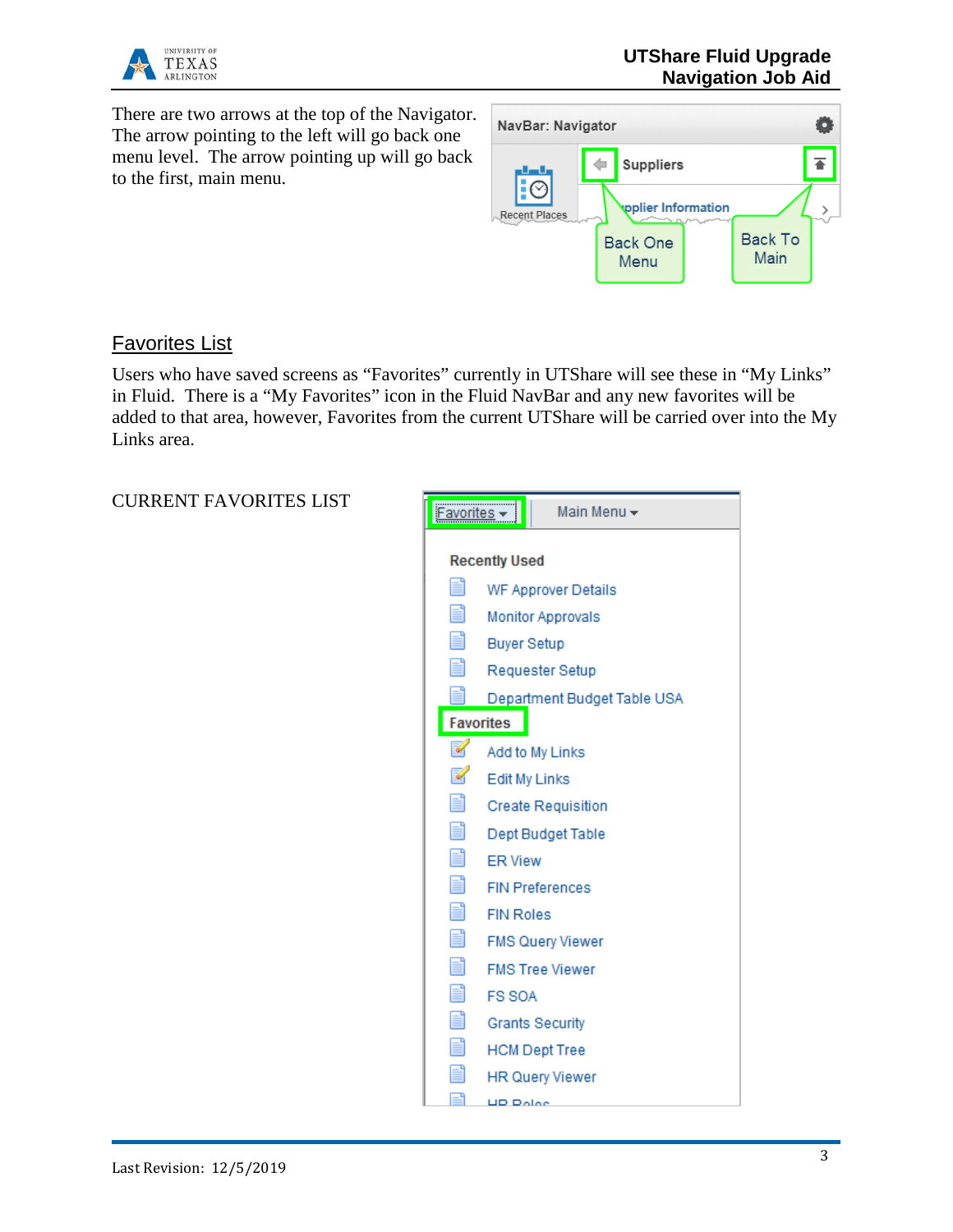

## FLUID FAVORITES LIST



## Approvals Pages

Currently, approvers navigate to their Worklist to approve Finance documents. In Fluid Navigation, approvers will need to use the Finance Approvals tile found on most Finance homepages and on the Manager Self Service homepage. This tile will also provide the number of documents pending approval.

Please note that the HRMS Approval tile does not work to approve eForms. eForms will need to be approved by navigating to the eForm and approving it on the document.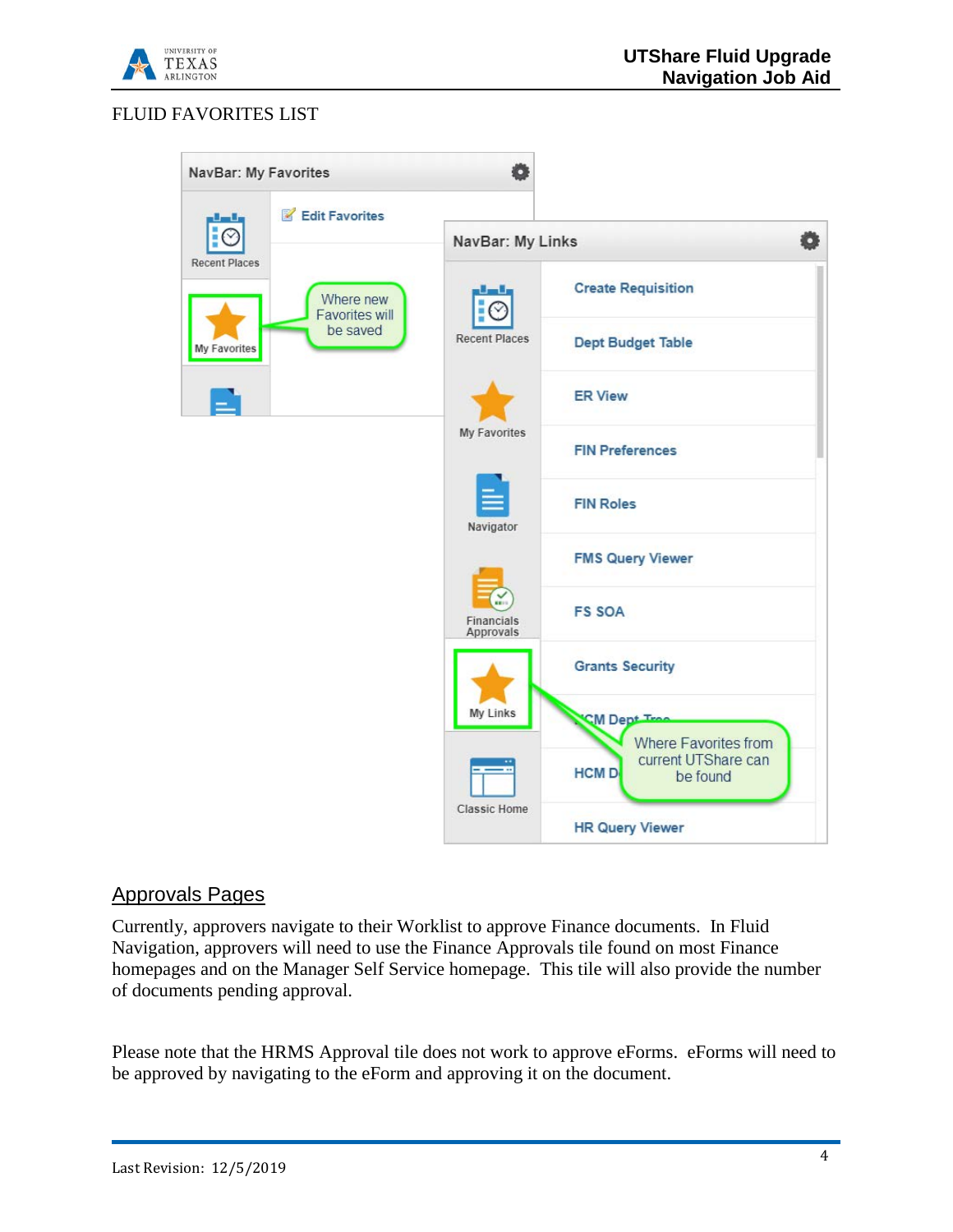

| <b>UTA</b>                  |                                   | Manager Self Service                             | $\mathbf{\Omega}$<br>$\bigoplus$<br>$\odot$<br>谷                            |                                       |
|-----------------------------|-----------------------------------|--------------------------------------------------|-----------------------------------------------------------------------------|---------------------------------------|
| <b>Financials Approvals</b> | <b>HRMS Approvals</b>             |                                                  |                                                                             |                                       |
| ¥.                          | m.<br>5                           | 0                                                |                                                                             |                                       |
|                             | < Manager Self Service            |                                                  | <b>Pending Approvals</b>                                                    | ÆΦ<br>$\equiv$ 0<br>备                 |
|                             | <b>View By</b><br>Type            | $\checkmark$<br>$\mathbf{F}$                     |                                                                             |                                       |
|                             | ∰<br>All                          | 5 <sup>1</sup><br>All                            |                                                                             | 5 rows                                |
|                             | á,<br>Journal Entry               | $\odot$<br><b>Journal Entry</b>                  | IDT/Event 3152 CAAS Power Hour - UTARL /<br>0000266708 / 2017-10-27 / UTARL | Routed                                |
|                             | <b>Travel Authorization</b><br>Еø | 24.00 USD<br>$\odot$                             |                                                                             | $10/31/2017$ >                        |
|                             | R<br>Voucher                      | <b>Journal Entry</b><br>$\odot$<br>13,918.68 USD | IDT / Chartwells Catering / In - UTARL /<br>0000423363 / 2019-09-19 / UTARL | Routed<br>→<br>09/19/2019             |
|                             |                                   | <b>Voucher</b>                                   | UTARL / 00180588 / 1322453.01                                               | Routed<br>$\rightarrow$               |
|                             |                                   | 4.398.02 USD                                     | △ Medium Priority                                                           | 09/20/2019                            |
|                             |                                   | Voucher                                          | UTARL / 00180589 / 1322454.01                                               | Routed<br>$\rightarrow$               |
|                             |                                   | 768.78 USD                                       | ∧ Medium Priority                                                           | 09/20/2019                            |
|                             |                                   | <b>Travel Authorization</b><br>500.00 USD        | 0000139351                                                                  | Routed<br>$\rightarrow$<br>11/13/2019 |

# **Back Button**

When navigating to a screen, there will be a back button at the left in the top blue banner. This back button will go back to the most recently used homepage.

| <b>C</b> Accounting & Financial Reports                            | <b>Purchase Order</b> |                                |                                       |            |
|--------------------------------------------------------------------|-----------------------|--------------------------------|---------------------------------------|------------|
| <b>Purchase Order</b>                                              |                       |                                |                                       |            |
| Add a New Value<br><b>Find an Existing Value</b><br>Keyword Search |                       |                                |                                       |            |
| Business Un<br>PQI                                                 |                       | Accounting & Financial Reports | ₽<br>备                                | $\equiv$ 0 |
| <b>Journal Inquiry</b>                                             | <b>GL Reporting</b>   | <b>Journal Approvals</b>       | <b>Budgets Overview</b>               |            |
| $\cdot$ or                                                         | <b>14</b>             | $\overline{\phantom{a}}$       | $\begin{array}{c} \hline \end{array}$ |            |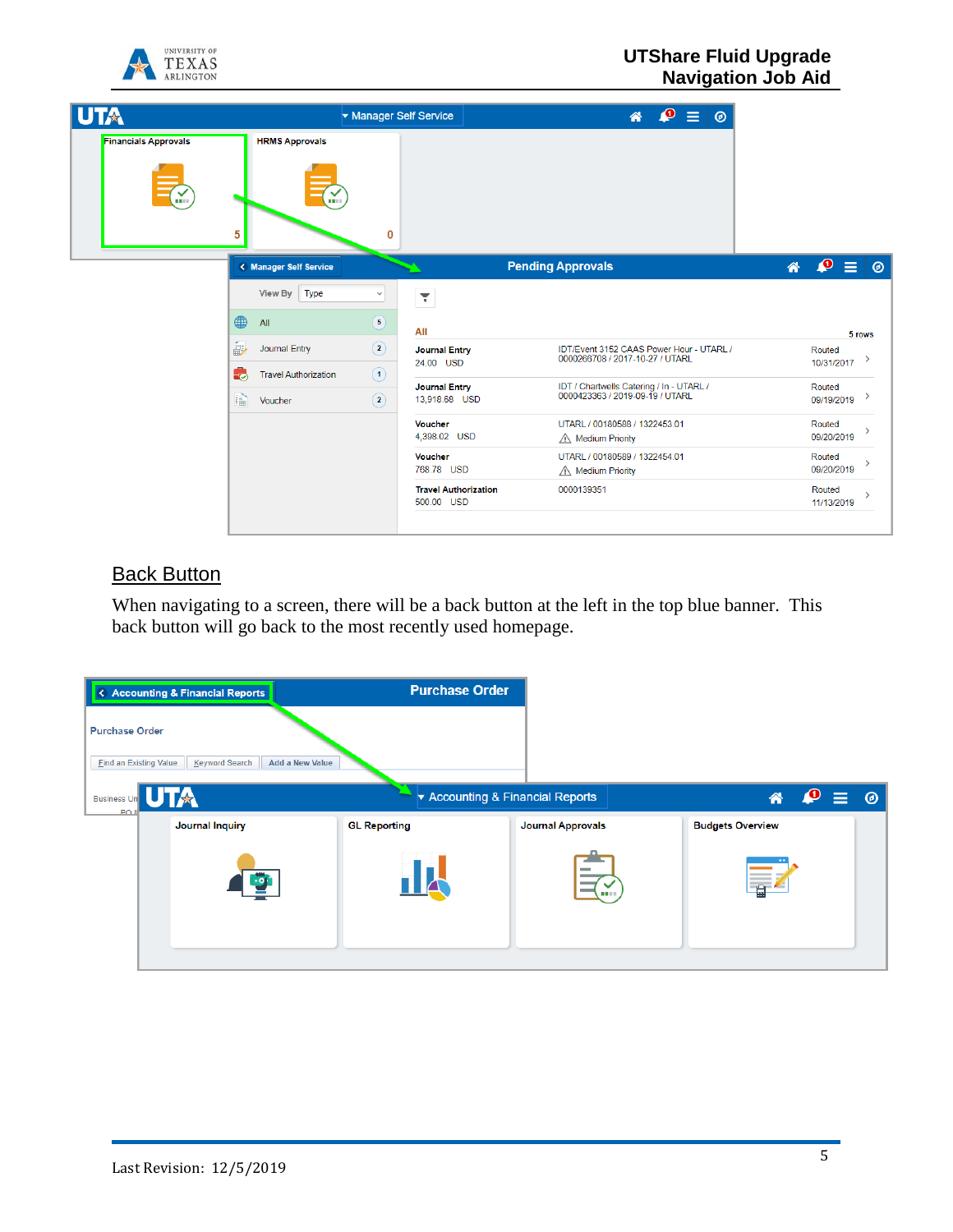

# **New Features**

## Fluid Homepages

A new feature coming with Fluid is the use of Homepages to navigate to screens. Users will have various Homepages, depending on their security, that will help them to navigate to screens quickly. Fluid also comes with the ability to modify which homepage opens upon login and to customize your own personal homepage.

A list of the homepages available can be found in the drop down menu in the middle of the top blue banner. These homepages are dependent upon user security; you will only see the homepages for which you have been granted access.

|                                   | ▼ Sara Homepage                   | <mark>"</mark>         | О<br>$\odot$ |
|-----------------------------------|-----------------------------------|------------------------|--------------|
| Requisition                       | Sara Homepage                     | <b>Regular Entry</b>   |              |
|                                   | <b>Commitment Control</b>         | $=$                    |              |
|                                   | Manager Self Service              |                        |              |
|                                   | Analytics & Reporting             |                        |              |
| <b>User Profiles</b>              | Employee Self Service             | <b>Purchase Orders</b> |              |
| ORACLE <sup>®</sup><br>PEOPLESOFT | ORACLE <sup>®</sup><br>PEOPLESOFT |                        |              |
| <b>Monitor Approvals</b>          |                                   |                        |              |
| ORACLE <sup>®</sup><br>PEOPLESOFT |                                   |                        |              |
|                                   | $000000000000000$                 |                        | C            |

On each homepage are tiles associated with the homepage topic. Some tiles will open a specific screen, others will open a Landing Page. Landing pages provide a work center of-sorts where multiple screens can be accessed from the one screen. Further details regarding landing pages will follow.

Users can navigate to screens using either the Homepages or by using the Navigator.